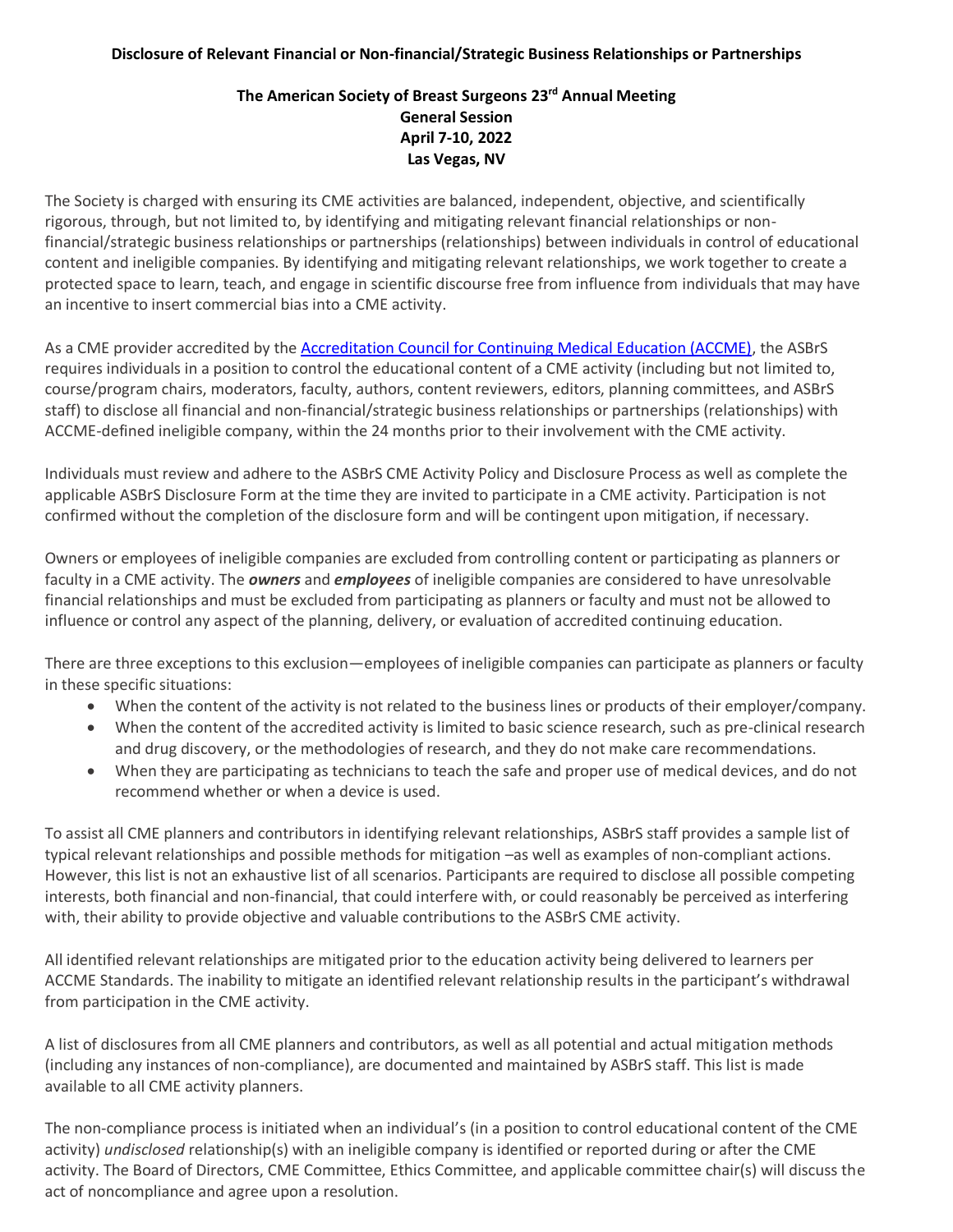## *Oversight*

The CME Committee and Ethics Committees ensure that there is no commercial bias or influence in ASBrS CME activities. They work together to ensure proper conflict management. Members of these committees serve as additional oversight, participating and observing ASBrS CME activities to look for any evidence of bias and ensure compliance with the ASBrS policies.

## *Reporting Conflicts*

Participants of any ASBrS CME activity may report any improprieties on the applicable evaluation form and to the CME and Ethics Committee at [cme@breastsurgeons.org.](mailto:cme@breastsurgeons.org)

Please note we have advised speakers it is their responsibility to also disclose at the start of their presentation if they will be describing the use of a device, product, or drug that is not FDA approved or the off-label use of an approved device, product, or drug or unapproved usage.

The following individuals and groups have been involved in the planning, implementation, approval, and/or evaluation of this activity:

| <b>Faculty Name</b>                    | <b>NOTHING TO</b><br><b>DISCLOSE</b> | All Disclosed Relationship(s)                                                          | <b>Faculty</b><br><b>Relationship(s)</b><br><b>Relevant to</b><br><b>Course</b><br>Participation/<br><b>Presentation -</b><br>Yes/No | <b>CME Committee</b><br><b>Mitigation (All disclosed</b><br>relationships have been<br>reviewed and mitigated<br>by a designated CME<br><b>Committee Official)</b>                                                                                                                                                                                              |
|----------------------------------------|--------------------------------------|----------------------------------------------------------------------------------------|--------------------------------------------------------------------------------------------------------------------------------------|-----------------------------------------------------------------------------------------------------------------------------------------------------------------------------------------------------------------------------------------------------------------------------------------------------------------------------------------------------------------|
| Deanna Attai, MD, FACS                 |                                      | Pfizer; Research Grant<br>$\bullet$<br>$(3/2021-3/2022)$                               | No                                                                                                                                   |                                                                                                                                                                                                                                                                                                                                                                 |
| Tarah Ballinger, MD                    | $\boldsymbol{\mathsf{x}}$            |                                                                                        |                                                                                                                                      |                                                                                                                                                                                                                                                                                                                                                                 |
| Mark Basik, MD                         |                                      | Astra Zeneca;<br>Research                                                              | No                                                                                                                                   |                                                                                                                                                                                                                                                                                                                                                                 |
| Richard Barth, Jr., MD,<br><b>FACS</b> |                                      | Cairnsurgical, Inc.;<br>$\bullet$<br><b>Chief Medical Officer</b>                      |                                                                                                                                      |                                                                                                                                                                                                                                                                                                                                                                 |
| Vivian Bea, MD                         |                                      | Pfizer; Research Grant<br>$\bullet$                                                    | No                                                                                                                                   |                                                                                                                                                                                                                                                                                                                                                                 |
| Peter Beitsch, MD, FACS                |                                      | <b>Targeted Medical</b><br>Education (TME);<br>Owner<br>InVitae; Salary<br>$\bullet$   | <b>Yes</b>                                                                                                                           | All relationships are<br>relevant Dr. Beitsch<br>attested that: 1. The<br>clinical recommendations<br>are evidence-based and<br>will be free of<br>commercial bias (e.g.,<br>peer-reviewed literature,<br>adhering to evidence-<br>based practice<br>guidelines)<br>2. Discussions, teaching,<br>and demonstrations will<br>be fair, balanced, and<br>unbiased. |
| Sarah Blair, MD, FACS                  | $\pmb{\mathsf{X}}$                   |                                                                                        |                                                                                                                                      |                                                                                                                                                                                                                                                                                                                                                                 |
| Gregory Boller, PhD                    | X                                    |                                                                                        |                                                                                                                                      |                                                                                                                                                                                                                                                                                                                                                                 |
| Judy Boughey, MD                       |                                      | Lily; Research<br>$\bullet$<br>Support, Study PI<br>SimBioSys; Consultant<br>$\bullet$ | No                                                                                                                                   |                                                                                                                                                                                                                                                                                                                                                                 |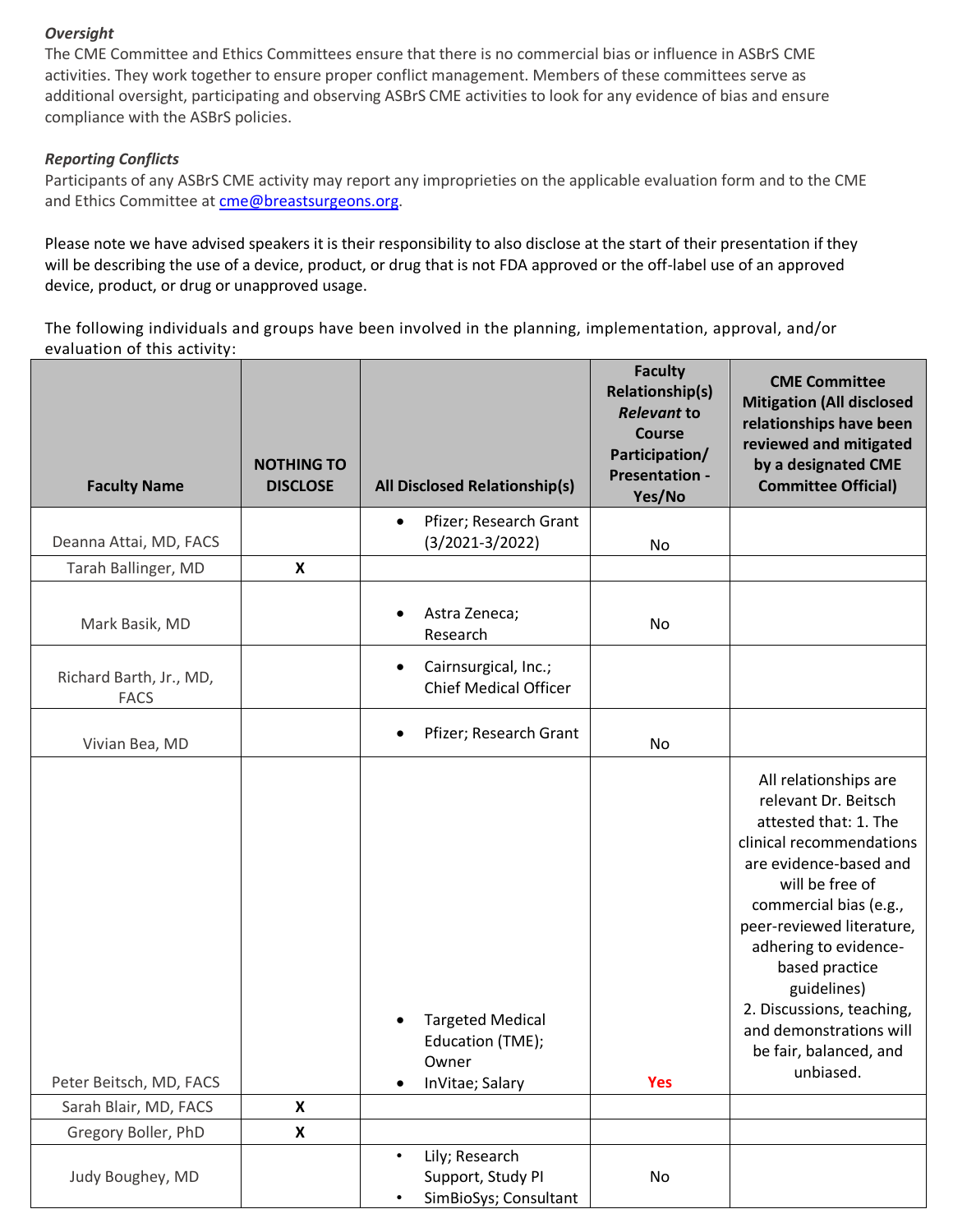| Susan Boolbol, MD                            |                           | Peace Medical<br>$\bullet$<br>Consulting; Consultant                                                         | No |  |
|----------------------------------------------|---------------------------|--------------------------------------------------------------------------------------------------------------|----|--|
|                                              |                           |                                                                                                              |    |  |
| David Brenin, MD, FACS                       |                           | Theraclion;<br>$\bullet$<br>Researcher                                                                       |    |  |
| Jennifer Brown                               | X                         |                                                                                                              |    |  |
| Jeffrey Chakedis, MD, FACS                   | $\boldsymbol{\mathsf{x}}$ |                                                                                                              |    |  |
| Abhishek Chatterjee, MD,<br>MBA, FACS        |                           | Biomup; Consultant,<br>$\bullet$<br>Speaker, Researcher<br>3MConsultant;<br>$\bullet$<br>Speaker; Researcher | No |  |
| Anna Chichura, MD                            |                           | Hologic; Educational<br>$\bullet$<br>Support, Travel                                                         | No |  |
| Hiram Cody, III, MD, FACS                    | X                         |                                                                                                              |    |  |
| Christopher Comstock, MD                     |                           | <b>Bracco Diagnostic Inc.;</b><br>$\bullet$<br>Speakers Bureau                                               | No |  |
| Suzanne Coopey, MD, FACS                     | $\boldsymbol{\mathsf{X}}$ |                                                                                                              |    |  |
| Brian Czerniecki, MD, PhD                    |                           | ImmunoRestoration;<br>$\bullet$<br><b>Intellectual Property</b>                                              | No |  |
| Amy Cyr, MD, FACS                            |                           | Philips Ultrasound;<br>$\bullet$<br>Writer/Editor                                                            |    |  |
| Lucy De La Cruz, MD                          | X                         |                                                                                                              |    |  |
| Emilia Diego, MD, FACS                       | X                         |                                                                                                              |    |  |
| Jill Dietz, MD                               | $\pmb{\mathsf{X}}$        |                                                                                                              |    |  |
| Souzan El-Eid, MD, FACS                      | $\pmb{\mathsf{X}}$        |                                                                                                              |    |  |
| Leisha Elmore, MD, MPHS                      | $\boldsymbol{\mathsf{X}}$ |                                                                                                              |    |  |
| Betty Fan, DO, FACS                          | $\pmb{\mathsf{X}}$        |                                                                                                              |    |  |
| Jennifer Farmer                              | $\boldsymbol{\mathsf{X}}$ |                                                                                                              |    |  |
| Deborah Farr, MD, FACS                       | $\pmb{\mathsf{X}}$        |                                                                                                              |    |  |
| Oluwadamilola Fayanju,<br>MD, MA, MPHS, FACS | X                         |                                                                                                              |    |  |
| Sheldon Feldman, MD,<br><b>FACS</b>          |                           | Impedimed; Advisory<br>$\bullet$<br><b>Board</b>                                                             | No |  |
| Richard Fine, MD, FACS                       |                           | IceCure Medical;<br>$\bullet$<br>Advisor<br>Hologic; Consultant,<br>Advisor                                  | No |  |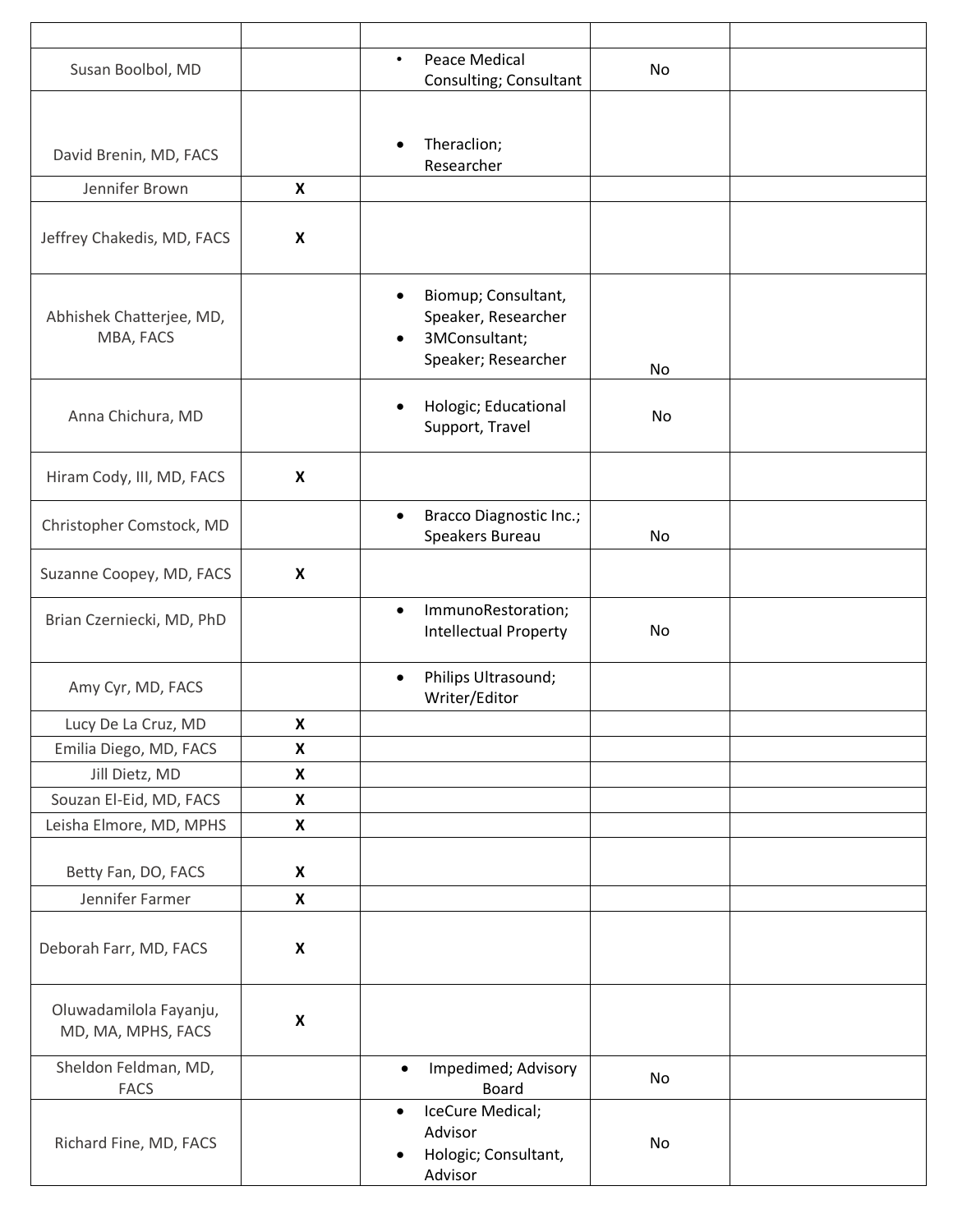| Carla Fisher, MD MBA,<br><b>FACS</b>         |                           |                                                                                                                                                |    |  |
|----------------------------------------------|---------------------------|------------------------------------------------------------------------------------------------------------------------------------------------|----|--|
| Armando Giuliano, MD,<br>FACS, FRCSEd        |                           | <b>Black Light Surgical</b><br>$\bullet$<br>Inc.; Consultant                                                                                   | No |  |
| Katherine Glover-Collins,<br>MD, PhD         | $\boldsymbol{\mathsf{X}}$ |                                                                                                                                                |    |  |
| Rachel Greenup, MD, MPH,<br><b>FACS</b>      | X                         |                                                                                                                                                |    |  |
| Linda Han, MD, FACS, FSSO                    |                           | Hologic; Consultant<br>$\bullet$<br>Cardinal Health;<br>$\bullet$<br>Speaker<br>Sonera Solutions;<br>Advisor<br>Vibronix; Advisor<br>$\bullet$ | No |  |
| Aladdin Hassanein, MD,<br>MMSc, FACS         | $\boldsymbol{\mathsf{X}}$ |                                                                                                                                                |    |  |
| Ronda Henry-Tillman, MD                      | X                         |                                                                                                                                                |    |  |
| Dennis Holmes, MD, FACS                      | $\boldsymbol{\mathsf{X}}$ |                                                                                                                                                |    |  |
| James Jakub, MD, FACS                        |                           | Sorrento<br>$\bullet$<br>Therapeutics;<br>Royalties<br>Novartis Melanoma<br>Oncology; Advisory<br>Board (2020)                                 |    |  |
| Nathalie Johnson, MD,<br><b>FACS</b>         | $\pmb{\mathsf{X}}$        |                                                                                                                                                |    |  |
| Kathie-Ann Joseph, MD,<br>MPH, FACS          | X                         |                                                                                                                                                |    |  |
| Manish Karamchandani,<br><b>MD</b>           | $\boldsymbol{\mathsf{X}}$ |                                                                                                                                                |    |  |
| Kaitlyn Kennard, MD                          | $\pmb{\mathsf{X}}$        |                                                                                                                                                |    |  |
| Brigid Killelea, MD, MPH,<br><b>FACS</b>     |                           | CytoVeris; Consultant<br>UptoDate;<br>$\bullet$<br>Contributor                                                                                 | No |  |
| V. Suzanne Klimberg, MD,<br>PhD, MSHCT, FACS | $\boldsymbol{\mathsf{X}}$ |                                                                                                                                                |    |  |
| Katherine Kopkash, MD,<br><b>FACS</b>        |                           | Intuitive Surgical;<br>$\bullet$<br>Investigator                                                                                               |    |  |
| Henry Kuerer, MD, PhD,<br><b>FACS</b>        | X                         |                                                                                                                                                |    |  |
| Christine Laronga, MD,<br><b>FACS</b>        | $\pmb{\mathsf{X}}$        |                                                                                                                                                |    |  |
| Daniel Leff, FRCS, MS<br>(Hons), PhD         |                           | <b>CMR Surgical; Advisor</b><br>$\bullet$                                                                                                      | No |  |
| Kandice Ludwig, MD, FACS                     | $\boldsymbol{\mathsf{X}}$ |                                                                                                                                                |    |  |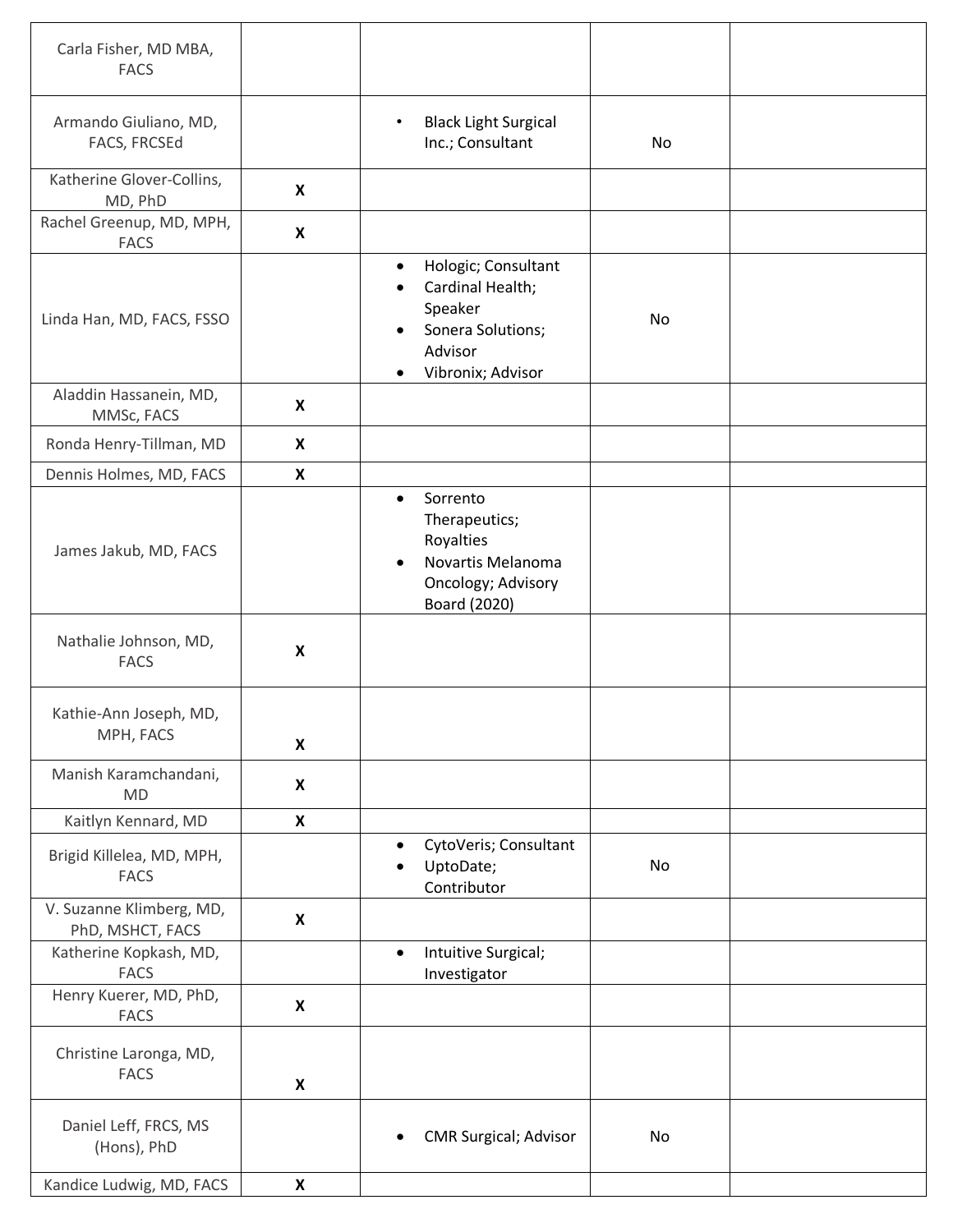| Sharon Lum, MD, FACS                                                         | $\boldsymbol{\mathsf{x}}$                              |                                                                                                      |                           |                                                                                                                                                                                                                                                                                                       |
|------------------------------------------------------------------------------|--------------------------------------------------------|------------------------------------------------------------------------------------------------------|---------------------------|-------------------------------------------------------------------------------------------------------------------------------------------------------------------------------------------------------------------------------------------------------------------------------------------------------|
| Jennifer Matro, MD                                                           |                                                        | Pfizer; Speaker<br>$\bullet$<br>OncLive; Speaker                                                     | No                        |                                                                                                                                                                                                                                                                                                       |
| Julie Margenthaler, MD,<br><b>FACS</b>                                       | X                                                      |                                                                                                      | No                        |                                                                                                                                                                                                                                                                                                       |
| Jane Mendez, MD, FACS<br>Katrina Mitchell, MD, FACS<br>Giacomo Montagna, MD, | $\boldsymbol{\mathsf{X}}$<br>$\boldsymbol{\mathsf{X}}$ |                                                                                                      |                           |                                                                                                                                                                                                                                                                                                       |
| <b>MPH</b>                                                                   | $\boldsymbol{\mathsf{x}}$                              |                                                                                                      |                           |                                                                                                                                                                                                                                                                                                       |
| Tracy-Ann Moo, MD, FACS                                                      | $\boldsymbol{\mathsf{X}}$                              |                                                                                                      |                           |                                                                                                                                                                                                                                                                                                       |
| Meena Moran, MD                                                              | X                                                      |                                                                                                      |                           |                                                                                                                                                                                                                                                                                                       |
| Terence Myckatyn, BSc<br>(Hon), MD                                           |                                                        | RTI Surgical; Royalties,<br>Research Grant,<br><b>Advisory Board Fees</b><br>Sientra; Research       | <b>Yes (RTI Surgical)</b> | Dr. Myckatyn's<br>relationship with RTI<br>surgical is relevant to his<br>presentation. Thr<br>educational content has<br>been peer reviewed;<br>clinical<br>recommendations will<br>be free of commercial<br>bias and the content of<br>the presentation will not<br>promote commercial<br>material. |
| Faina Nakhlis, MD, FACS                                                      | $\boldsymbol{\mathsf{x}}$                              |                                                                                                      |                           |                                                                                                                                                                                                                                                                                                       |
| Asha Nanda                                                                   | $\pmb{\mathsf{X}}$                                     |                                                                                                      |                           |                                                                                                                                                                                                                                                                                                       |
| Kyra Nicholson, MD                                                           | X                                                      |                                                                                                      |                           |                                                                                                                                                                                                                                                                                                       |
| Toan Nguyen, MD, FACS                                                        | $\boldsymbol{\mathsf{x}}$                              |                                                                                                      |                           |                                                                                                                                                                                                                                                                                                       |
| Jennifer O'Neill, MD, FACS                                                   | X                                                      |                                                                                                      |                           |                                                                                                                                                                                                                                                                                                       |
| Javier Orozco, MD, MSc<br>Helen Pass, MD, FACS                               | X                                                      | Genomic Health;<br>$\bullet$<br>Honorarium;<br>Speaker's Bureau<br>Genentech;<br>Honorarium; Speaker | No                        |                                                                                                                                                                                                                                                                                                       |
| Catherine Pesce, MD, FACS                                                    | $\boldsymbol{\mathsf{X}}$                              |                                                                                                      |                           |                                                                                                                                                                                                                                                                                                       |
| Hanna Peifer                                                                 | $\boldsymbol{\mathsf{X}}$                              |                                                                                                      |                           |                                                                                                                                                                                                                                                                                                       |
| Christine Pestana, MD                                                        | X                                                      |                                                                                                      |                           |                                                                                                                                                                                                                                                                                                       |
|                                                                              |                                                        |                                                                                                      |                           |                                                                                                                                                                                                                                                                                                       |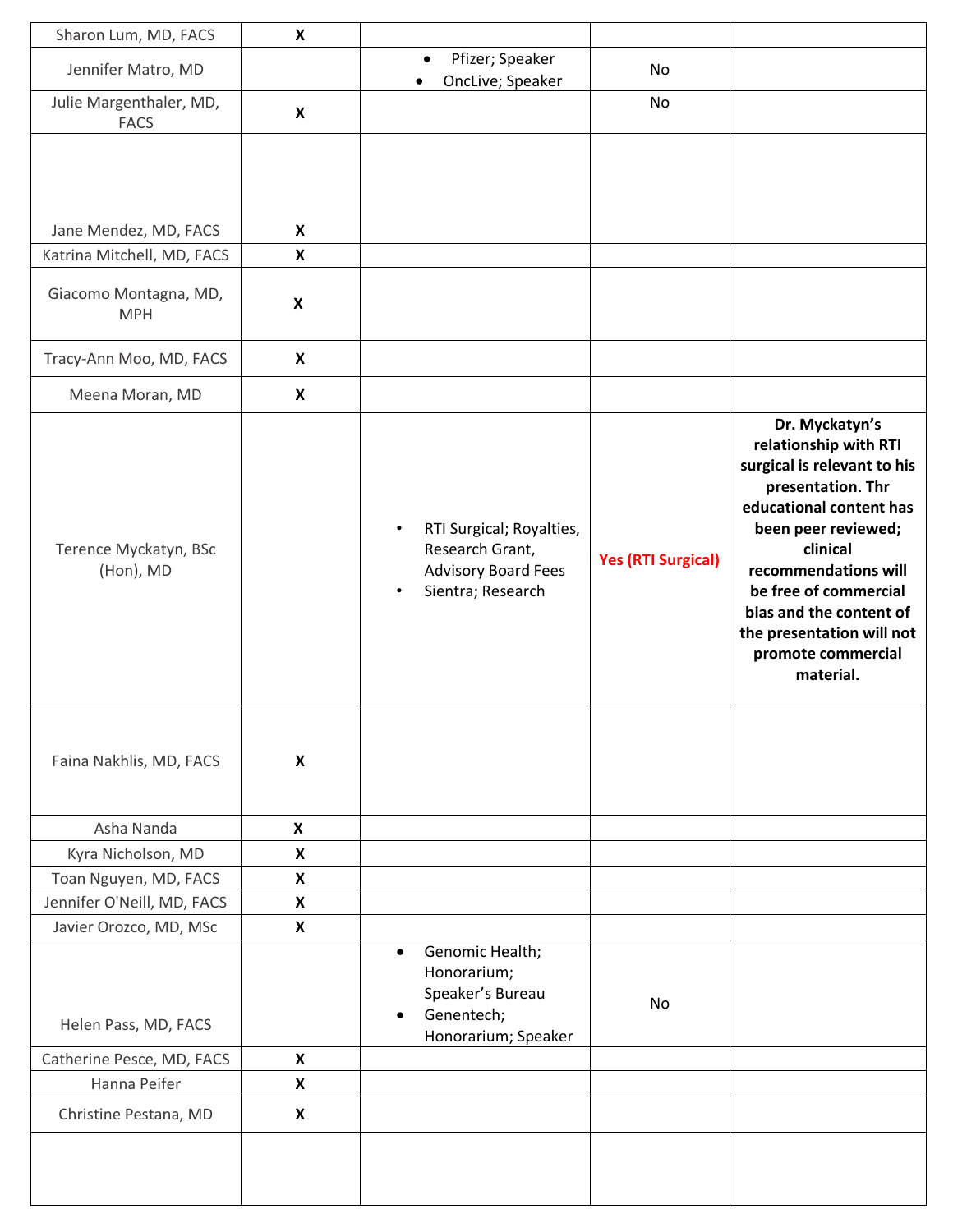| Melissa Pilewskie, MD,                        |                           |                                                                                                                                                  |    |  |
|-----------------------------------------------|---------------------------|--------------------------------------------------------------------------------------------------------------------------------------------------|----|--|
| <b>FACS</b>                                   | $\boldsymbol{\mathsf{X}}$ |                                                                                                                                                  |    |  |
| Omar Qutob, MD                                | $\pmb{\times}$            |                                                                                                                                                  |    |  |
| Roshni Rao, MD                                | X                         |                                                                                                                                                  |    |  |
| <b>Thomas Robbins</b>                         | $\boldsymbol{\mathsf{X}}$ |                                                                                                                                                  |    |  |
| Gonzalo Ziegler Rodriguez,<br><b>MD</b>       | X                         |                                                                                                                                                  |    |  |
| Terry Sarantou, MD, FACS                      | $\boldsymbol{\mathsf{X}}$ |                                                                                                                                                  |    |  |
| Abida Sattar, MD, FACS                        | X                         |                                                                                                                                                  |    |  |
| Kathryn Schmitz, PhD, MPH                     | $\boldsymbol{\mathsf{X}}$ |                                                                                                                                                  |    |  |
| Theresa Schwartz, MD, MS,<br><b>FACS</b>      | $\boldsymbol{\mathsf{X}}$ |                                                                                                                                                  |    |  |
| Aanshu Shah, MD                               | $\boldsymbol{\mathsf{X}}$ |                                                                                                                                                  |    |  |
| Elizabeth Shaughnessy,<br>MD, PhD, FACS, FSSO |                           | Impedimed - Advisory<br>$\bullet$<br><b>Board</b>                                                                                                | No |  |
| Shayna Showalter, MD,<br><b>FACS</b>          | $\boldsymbol{\mathsf{X}}$ |                                                                                                                                                  |    |  |
| Puneet Singh, MD                              | $\boldsymbol{\mathsf{X}}$ |                                                                                                                                                  |    |  |
| Howard Snider, Jr., MD,<br><b>FACS</b>        | $\boldsymbol{\mathsf{X}}$ |                                                                                                                                                  |    |  |
| Atilla Soran, MD, MPH,<br>FNBC, FACS          |                           | Impedimed; Advisor<br>$\bullet$                                                                                                                  | No |  |
|                                               |                           |                                                                                                                                                  |    |  |
| Preeti Subhedar, MD, FACS                     | $\boldsymbol{\mathsf{X}}$ |                                                                                                                                                  |    |  |
| Jeffrey Sugandi, MD                           | $\boldsymbol{\mathsf{X}}$ |                                                                                                                                                  |    |  |
| Walton Taylor, MD, FACS                       |                           | Impedimed;<br>$\bullet$<br>Consultant<br>iCad; Consultant<br>$\bullet$<br><b>Targeted Medical</b><br>$\bullet$<br>Education (TME);<br>Consultant | No |  |
| Mediget Teshome, MD,<br>MPH, FACS             |                           | Allergan; Consultant<br>$\bullet$<br>RTI Surgical;<br>$\bullet$<br>Consultant<br>Mentor; Grant<br>$\bullet$<br>Funding<br>NC8; Consultant        | No |  |
| Marissa Tenenbaum, MD                         |                           |                                                                                                                                                  |    |  |
| Alyssa Throckmorton, MD,<br><b>FACS</b>       |                           | <b>Targeted Medical</b><br>$\bullet$<br>Education (TME);<br>Honorarium, Travel                                                                   | No |  |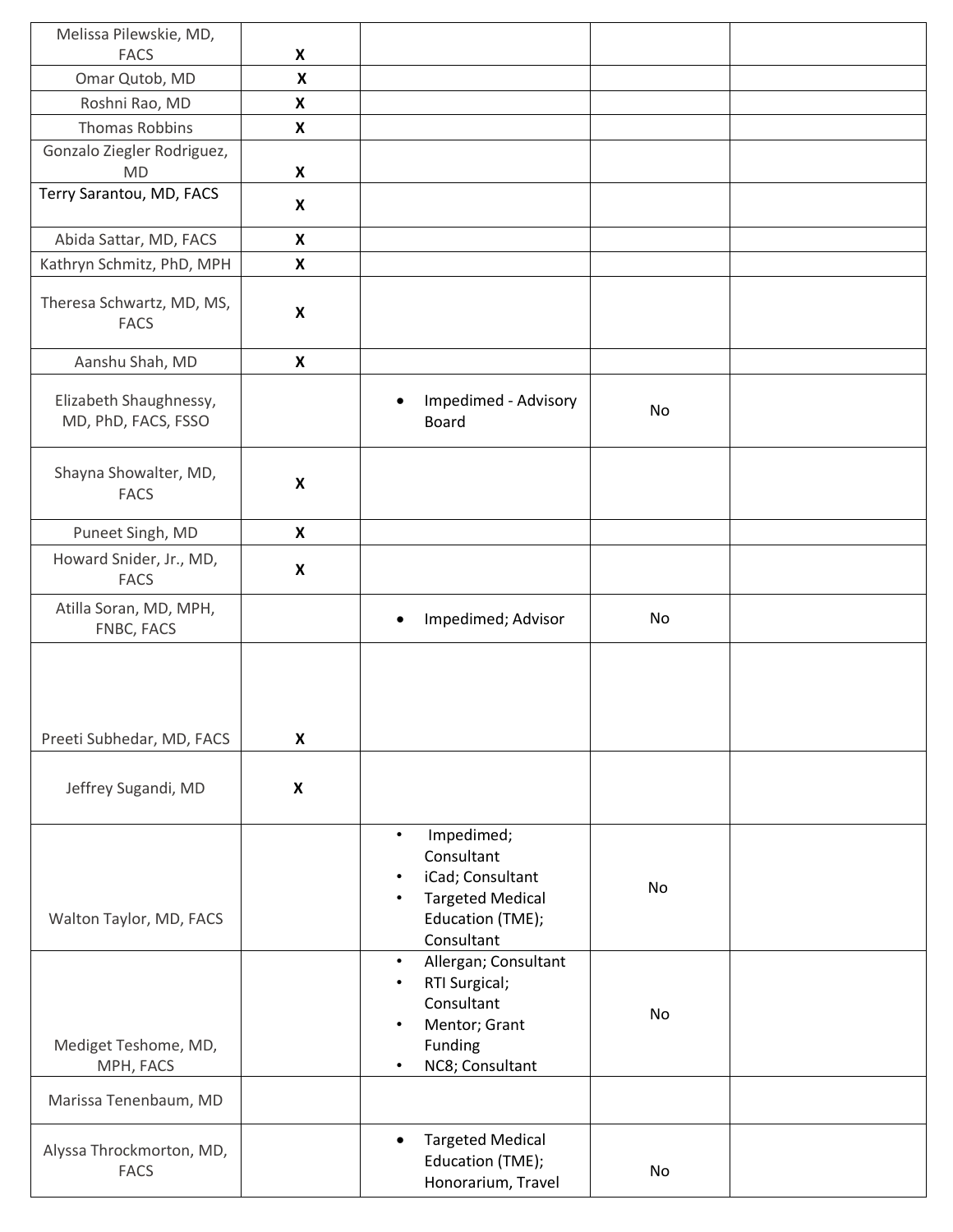|                                       |                           | Expenses; Advisory<br>Board                                                                                                                                                                                                                                                                                                                 |            |                                                                                                                                                                                                                                                                                                                                                                |
|---------------------------------------|---------------------------|---------------------------------------------------------------------------------------------------------------------------------------------------------------------------------------------------------------------------------------------------------------------------------------------------------------------------------------------|------------|----------------------------------------------------------------------------------------------------------------------------------------------------------------------------------------------------------------------------------------------------------------------------------------------------------------------------------------------------------------|
|                                       |                           |                                                                                                                                                                                                                                                                                                                                             |            |                                                                                                                                                                                                                                                                                                                                                                |
| Todd Tuttle, MD, FACS                 | X                         |                                                                                                                                                                                                                                                                                                                                             |            |                                                                                                                                                                                                                                                                                                                                                                |
| Stacy Ugras, MD, FACS                 | X                         |                                                                                                                                                                                                                                                                                                                                             |            |                                                                                                                                                                                                                                                                                                                                                                |
| Stephanie Valente, DO,<br><b>FACS</b> |                           | Impedimed; Speaker,<br>$\bullet$<br><b>Advisory Board</b><br>Merit Medical;<br>Speaker, Advisory<br><b>Board</b><br>Axogen; Advisory<br><b>Board</b><br>Pacira; Speaker,<br>Consultant<br><b>Guard Medical;</b><br>Advisor                                                                                                                  | No         |                                                                                                                                                                                                                                                                                                                                                                |
| Sabrina Wang                          | $\boldsymbol{\mathsf{X}}$ |                                                                                                                                                                                                                                                                                                                                             |            |                                                                                                                                                                                                                                                                                                                                                                |
| Anna Weiss, MD, FACS                  |                           | Myriad Labs Inc.;<br>Research                                                                                                                                                                                                                                                                                                               | No         |                                                                                                                                                                                                                                                                                                                                                                |
| Lee Wilke, MD, FACS                   |                           | <b>Elucent Medical;</b><br>$\bullet$<br>Founder, Minority<br><b>Stock Owner (less</b><br>than $5\%$ )<br>Perimeter Medical;<br>Principal Investigator                                                                                                                                                                                       | No         |                                                                                                                                                                                                                                                                                                                                                                |
| Shawna Willey, MD, FACS               |                           | Genentech;<br>$\bullet$<br>Honorarium; Speaker<br>Pacira; Honorarium;<br>Speaker<br>Hologic; Honorarium;<br>$\bullet$<br><b>Advisory Board</b><br><b>Exact Sciences;</b><br>Honorarium; Advisory<br><b>Board</b><br>TransMed7;<br>$\bullet$<br>Honorarium, Stock;<br><b>Advisory Board</b><br>Investor<br>Stryker; Advisory<br><b>Board</b> | <b>Yes</b> | All relationships are<br>relevant. Dr. Willey<br>attested that: 1. The<br>clinical<br>recommendations are<br>evidence-based and will<br>be free of commercial<br>bias (e.g., peer-reviewed<br>literature, adhering to<br>evidence-based practice<br>guidelines)<br>2. Discussions, teaching,<br>and demonstrations will<br>be fair, balanced, and<br>unbiased. |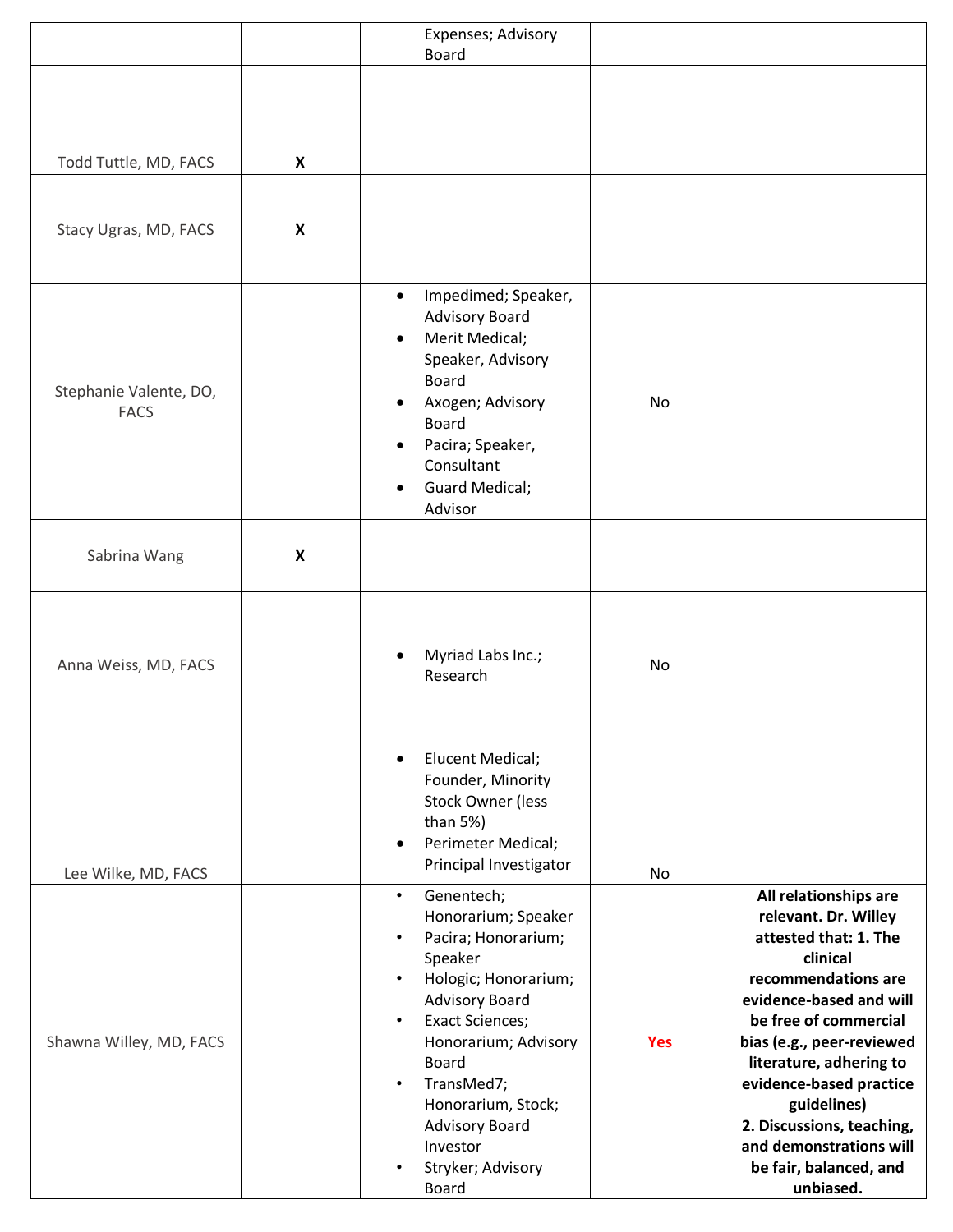|                  | Lumicell; Honorarium;<br><b>DSMB Member</b> |  |
|------------------|---------------------------------------------|--|
| Rich Zellars, MD |                                             |  |
| Chi Zhang, MD    |                                             |  |

| <b>Board of Directors</b> | <b>NOTHING</b><br><b>TO</b> | <b>DISCLOSURE</b><br>(All relationships with ineligible companies)                                               |                  |                        |
|---------------------------|-----------------------------|------------------------------------------------------------------------------------------------------------------|------------------|------------------------|
| <b>NAME</b>               | <b>DISCLOSE</b>             | All board members recused themselves from discussions and<br>decisions where a conflict of interest could occur. |                  |                        |
|                           |                             | Company                                                                                                          | <b>Received</b>  | Role                   |
| Paul Baron, MD            |                             | <b>Myriad Genetics</b><br>(2018-present)                                                                         | Honorarium       | Speaker,<br>consulting |
|                           |                             | <b>Targeted Medical</b><br><b>Education (TME)</b><br>(2021)                                                      | Honorarium       |                        |
| Michael Berry, MD         |                             | TransMed7 (2019-<br>present)                                                                                     | <b>Stock</b>     | Stock                  |
|                           |                             | <b>Targeted Medical</b><br><b>Education (TME)</b><br>(2021)                                                      | Honorarium       |                        |
| Susan Boolbol, MD         |                             | <b>Peace Medical</b><br>Consultants, LLC                                                                         |                  |                        |
| Judy Boughey, MD          |                             | Lily (2020-present)                                                                                              | Research Support | Study PI               |
|                           |                             | SimBioSys (2021)                                                                                                 |                  |                        |
| Jill Dietz, MD            | $\boldsymbol{x}$            |                                                                                                                  |                  |                        |
| Nathalie Johnson, MD      | $\boldsymbol{\mathsf{X}}$   |                                                                                                                  |                  |                        |
| Eric Manahan, MD          |                             | Astrazeneca (2021)                                                                                               |                  |                        |
|                           |                             | <b>Myriad Genetics</b><br>(2021)                                                                                 |                  |                        |
|                           |                             | <b>Targeted Medical</b><br><b>Education (TME)</b>                                                                | Honorarium       |                        |
| Julie Margenthaler, MD    | $\boldsymbol{\mathsf{x}}$   |                                                                                                                  |                  |                        |
| Jane Mendez, MD           | $\boldsymbol{\mathsf{x}}$   |                                                                                                                  |                  |                        |
| Terry Sarantou, MD        | $\boldsymbol{\mathsf{x}}$   |                                                                                                                  |                  |                        |
| Shawna Willey, MD         |                             | Genentech (2017-<br>present)                                                                                     | Honorarium       | Speaker                |
|                           |                             | TME (2021)                                                                                                       | Honorarium       |                        |
|                           |                             | Pacira (2021 - present)                                                                                          | Honorarium       | Speaker                |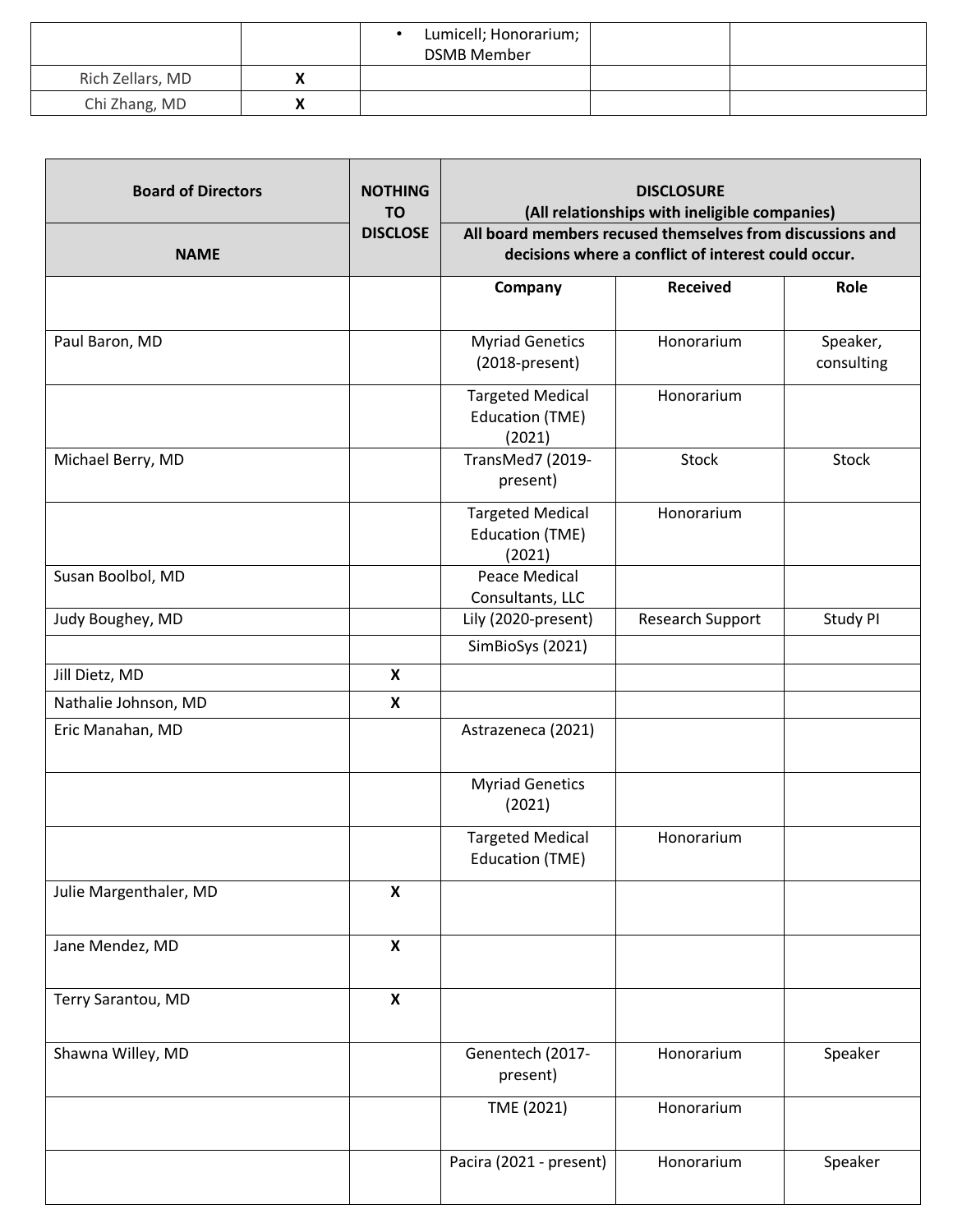| Hologic (2019-<br>present)   | Honorarium        | <b>Advisory Board</b>       |
|------------------------------|-------------------|-----------------------------|
| TransMed7 (2017-<br>present) | Honorarium, Stock | Advisory Board,<br>Investor |
| Stryker (2019-present)       |                   | <b>Advisory Board</b>       |
| Lumicell (2017-<br>present)  | Honorarium        | <b>DSMB Member</b>          |
| Medtronic (2017-<br>present) | Honorarium        | Speaker                     |

| <b>CME Committee</b>         |                                                |                                                                 |                 |      |  |
|------------------------------|------------------------------------------------|-----------------------------------------------------------------|-----------------|------|--|
| <b>NAME</b>                  | <b>NOTHING</b><br><b>TO</b><br><b>DISCLOSE</b> | <b>DISCLOSURE (All relationships with ineligible companies)</b> |                 |      |  |
|                              |                                                | <b>Company</b>                                                  | <b>Received</b> | Role |  |
| Joseph Contino, MD           | X                                              |                                                                 |                 |      |  |
| Lynn Dengel, MD              | X                                              |                                                                 |                 |      |  |
| Jillian Lloyd, MD            | X                                              |                                                                 |                 |      |  |
| Sarah McLaughlin, MD (Chair) | X                                              |                                                                 |                 |      |  |

| <b>Ethics Committee (Oversight)</b> |                       |                                                                                                                                                                                            |                                    |            |  |  |
|-------------------------------------|-----------------------|--------------------------------------------------------------------------------------------------------------------------------------------------------------------------------------------|------------------------------------|------------|--|--|
| <b>NAME</b>                         | <b>NOTHING</b><br>TO. | <b>DISCLOSURE</b><br>(All relationships with ineligible companies)<br>All committee members recused themselves from discussions<br>and decisions where a conflict of interest could occur. |                                    |            |  |  |
|                                     | <b>DISCLOSE</b>       | Company                                                                                                                                                                                    | <b>Received</b>                    | Role       |  |  |
| Lisa Allen, MD                      | $\mathbf x$           |                                                                                                                                                                                            |                                    |            |  |  |
| Emily Bellavance, MD                | X                     |                                                                                                                                                                                            |                                    |            |  |  |
| Tina Hieken, MD                     |                       | Genentech                                                                                                                                                                                  | Research Funding to<br>Institution |            |  |  |
|                                     |                       | SkylineDx                                                                                                                                                                                  | Research Funding to<br>Institution |            |  |  |
| David Kaufman, MD                   | X                     |                                                                                                                                                                                            |                                    |            |  |  |
| Cindy Matsen, MD                    | X                     |                                                                                                                                                                                            |                                    |            |  |  |
| Toan Nguyen, MD (Chair)             |                       | <b>Targeted Medical</b><br><b>Education (TME)</b>                                                                                                                                          |                                    | Consultant |  |  |
| Steven Nagel, MD                    | X                     |                                                                                                                                                                                            |                                    |            |  |  |
| Caitlin Patten, MD                  | X                     |                                                                                                                                                                                            |                                    |            |  |  |